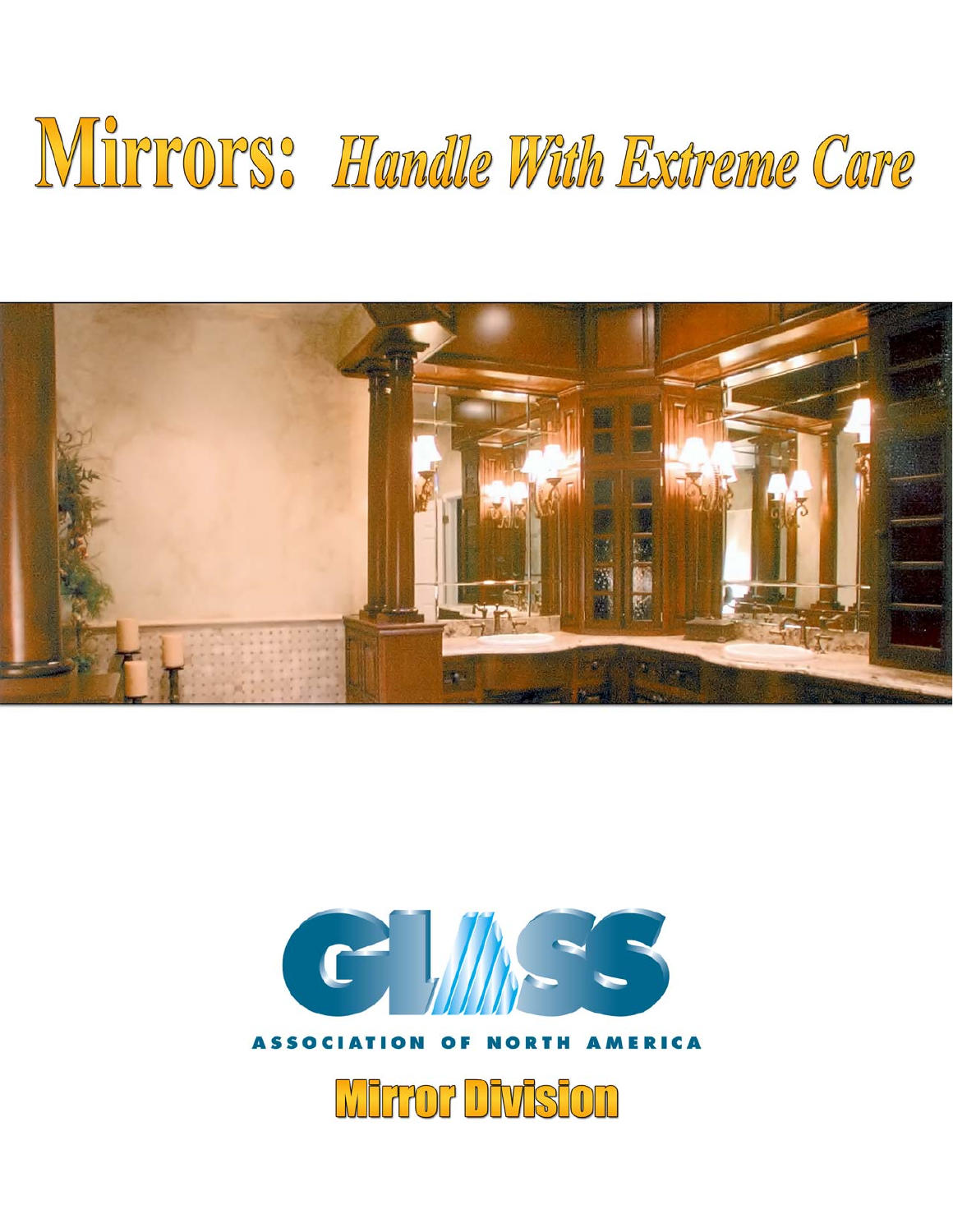

# **Mirrors: Handle with Extreme Care**

## **Tips for the professional on the care and handling of mirrors**

The purpose of this publication is to provide the latest available information to glass dealers, distributors and installers on the procedures recommended by the Mirror Division of the Glass Association of North America (GANA) for the proper storage, handling, fabrication, shipping, installation, and cleaning of high quality mirror products.

The Mirror Division of GANA has undertaken this project with the objective of helping preserve the integrity and prolonging the life of mirrors.

Publication of this booklet, however, does not promise an end to all mirror problems. Edge deterioration (black edge) has been reduced due to improvements in mirror coatings. Most occurrences are a result of the use of improper cleaning agents. Research into more durable backing materials, consumer education, and improved mirror manufacturing processes is ongoing in a continuing effort to provide a durable, trouble-free, and environmentally safe product.

However, a mirror - because it is a combination of many delicate materials and processes - will never be indestructible. Proper storage, handling, fabrication and good installation practices go a long way in reducing potential failures or damage. Educating consumers in the proper care and cleaning of mirrors requires a continual effort on the part of the entire industry to ensure that the mirrors will be properly maintained after they have been installed.

This publication contains the best information currently available from material suppliers, experienced dealer-installers, and major mirror manufacturers on the care and handling of today's quality mirrors.

**Disclaimer.** This document is prepared by the Mirror Division of GANA solely to provide guidance regarding the proper installation and care of mirrors. It represents the collective experience of those in the mirror manufacturing industry; however, this document does not constitute a standard or specification, either mandatory or voluntary, for the installation and care of mirrors. Conditions and circumstances will vary from installation to installation. It is the responsibility of the mirror installer to ensure that the installation and care of the mirrors comply with all relevant rules, laws, regulations, applicable standards, and other requirements. GANA disclaims any liability for any loss or damage of any kind arising out of the use of this publication, and all those using it agree, as a condition of use, to release GANA from any and all liability, loss, or damage of any kind or nature arising out of or relating in any way to its use. Users of this publication understand that GANA is not responsible for any errors or omissions of any kind contained in the publication and that GANA does not design, develop, manufacture, install, guarantee, or make any express or implied representations or warrantees as to fitness, merchantability, patent infringement, or other matters respecting products, processes, and equipment referred to in this publication. GANA does not guarantee any results of any kind relating to the use of this publication.

GANA expressly reserves the right, in its sole discretion, to revise, amend, or otherwise modify the publication from time to time as it sees fit and to do so without notice to prior recipients of the publication.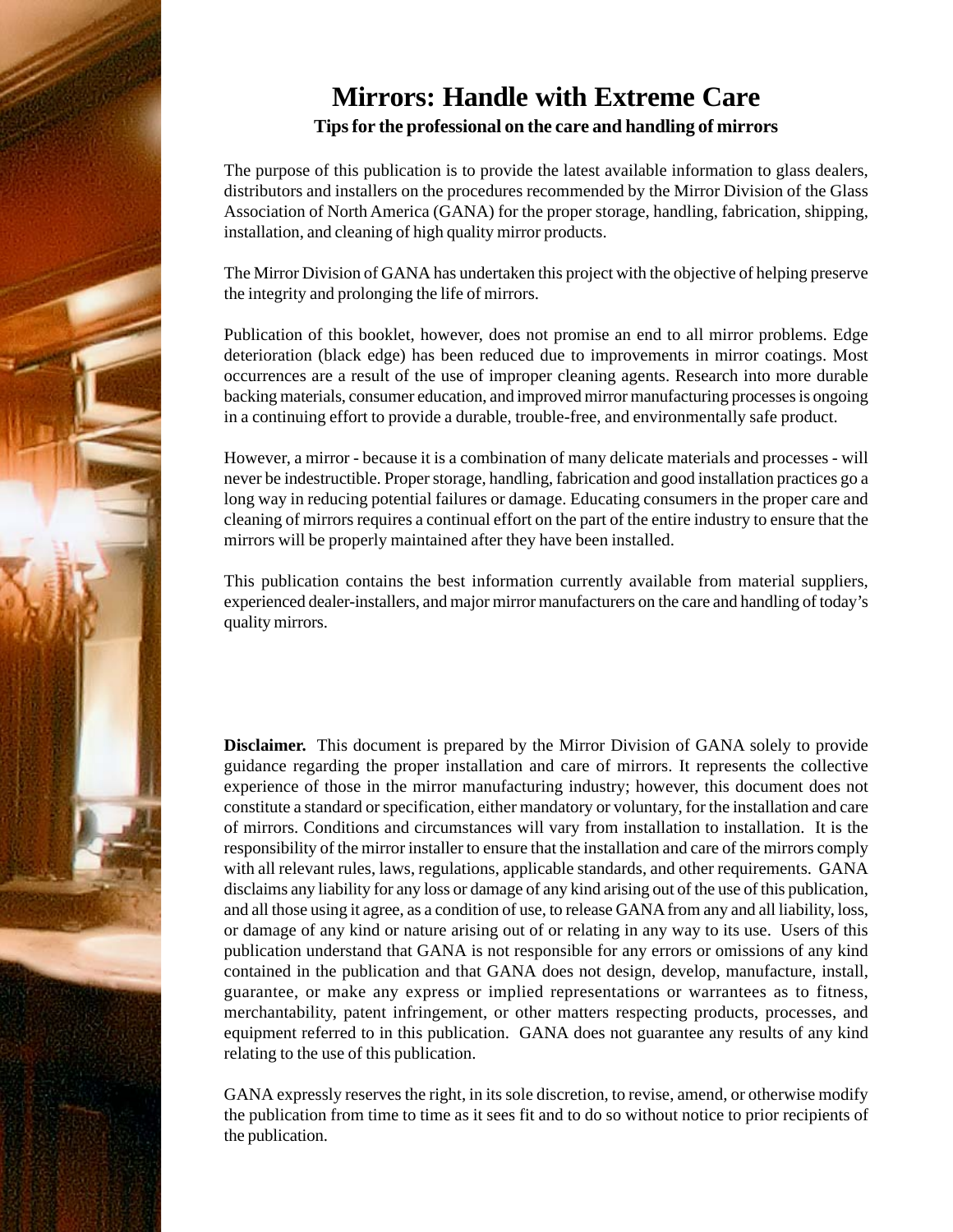

# **A Mirror – More than Just Glass**

A mirror is a delicate and beautiful thing. Even though it is a combination of hard and durable components, the very nature of this blending creates a number of frailties that can ultimately lead to problems for both buyer and seller absent proper planning and care in handling.

Today's mirrors - made from the highest quality glass produced by the float process - are better in every way from those made just a decade ago. Surfaces are flatter and there are fewer surface and internal imperfections. Better edges are possible and closer tolerances can be maintained. State-of-the-art technology is employed to assure a better sheet of glass for silvering. Silvering methods have improved to provide maximum depth and reflectivity. Better copper solutions, the advent of copper replacement technology, and thermosetting mirror backing paint products, have offered improved protection to the silver layer for longlived performance. A second method is to apply a copper-free protective film, which also offers environmental advantages. The copper layer has been eliminated and the silver coating has been stabilized with other chemicals.

But each of the five components which make up the mirror, glass; sensitizing solution; silver; copper "copper-free" chemicals, copper replacement coatings; and finish coatings, if improperly handled anywhere along the way from manufacture to final installation can lead to a failure of the mirror. Opportunities for mishandling are many. Each mirror must be shipped, stored, removed from storage, cut, perhaps beveled or drilled, finished, packed and shipped again, installed and cleaned. Because each mirror is indeed more than "just glass," an array of proper handling techniques described in this publication should lead to a durable installation.

Two positive benefits will result from employing these procedures: a handsome, troublefree mirror installation and a satisfied customer.

# **Receiving, Storage and Transportation**

Every time a mirror crate or an open mirror is moved, there is potential for damage. Therefore, the key to successful handling is to keep these movements to a minimum. Plan your storage in an efficient manner. Use proper handling techniques and equipment. Ship wisely. Review the suggestions below and compare them to your present practices.

- The very first and important step in maintaining mirror integrity is to *check your shipments on arrival*. If there appears to be moisture present, the mirrors should be unpacked and allowed to dry using a separating technique. Moisture can attack the backing or stain the face of a mirror over a period of time.
- Be sure that your mirror storage areas are in dry, adequately ventilated spaces. Don't store mirrors in areas of high humidity, where exposed to chemical fumes, or near high heat such as steam or water pipes. These conditions can cause deterioration of the mirror edges, backing, or surface staining.
- Mirrors should be unpacked as soon as possible to allow moisture caused by condensation to dissipate, especially if the mirrors have been subject to temperature changes during shipment.
- Store mirrors vertically, but *do not* pull mirrors from the ends of the case. Do not lay mirrors flat. Glass exhibits more strength, fewer strains when stored vertically.
- Don't store mirrors outdoors or in unheated areas. The mirror can be affected not only by the moisture prevalent under these conditions, but also by excessive expansion and contraction caused by cyclic temperatures.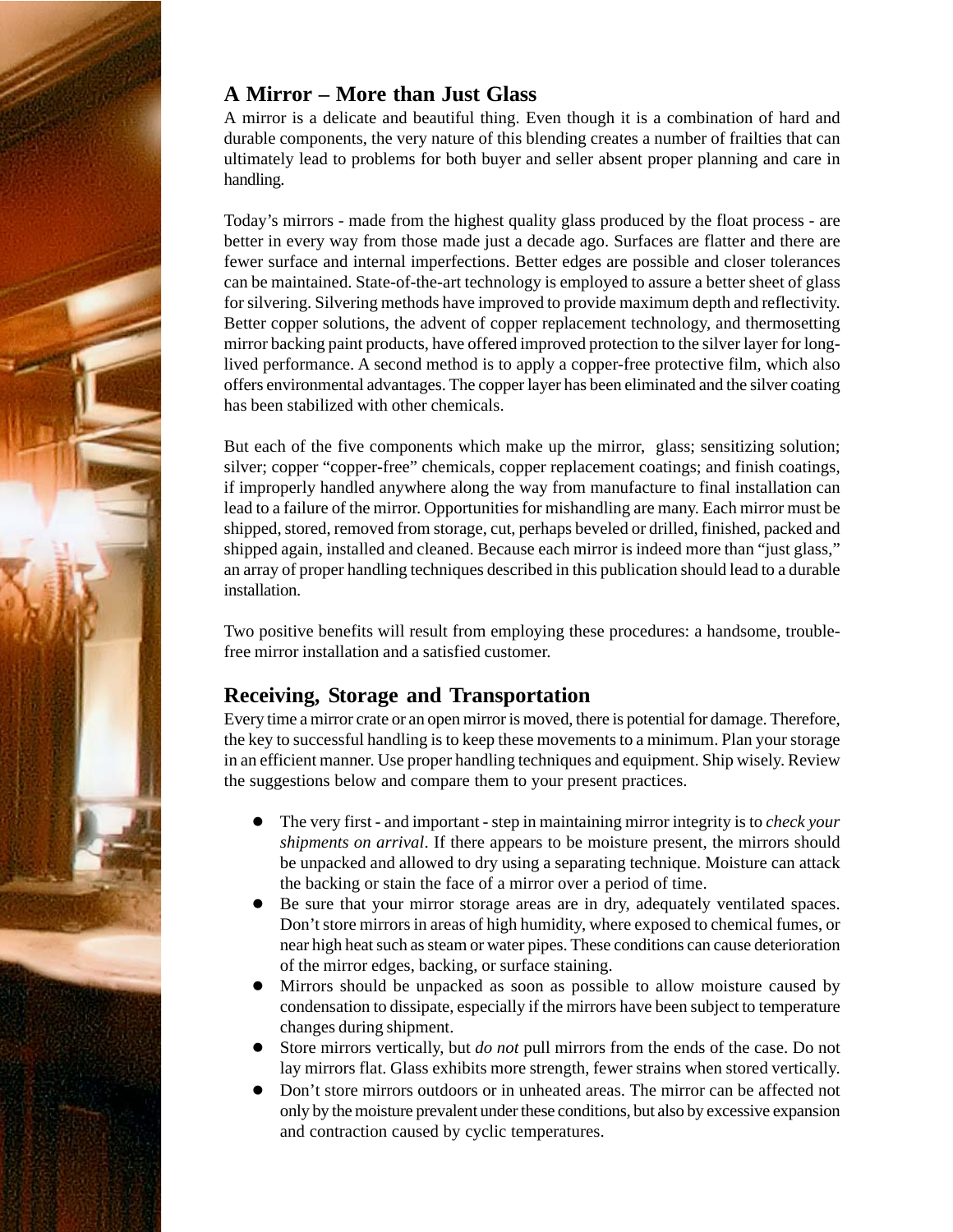

- Block mirror cases up off floors and away from walls. This will assist in proper ventilation of the storage area and prevent any water damage to the bottom of the cases. Also, do not store crates or mirrors on uneven surfaces. This can lead to stresses and strains on the glass, which can lead to cracks and breakage.
- Mirrors should not be placed touching cinder block wall or other concrete material.
- Protect cases and mirrors from falling objects. Even a small impact could cause cracks and ruin a mirror.
- Be certain to rotate your mirror stocks. Consume older stocks first. Many experts believe that "aging" helps in the curing of the paint backing and thus results in a more durable installation. This aging process takes about a week and is the result of the purging of all solvents in the paint coating. Organize storage areas so that faster moving items are more readily accessible. This will reduce traffic and handling and make damage less likely.
- Be certain that handling equipment is strong enough to handle the weight of the mirror. A dropped mirror is usually a ruined mirror.
- $\bullet$  Do not ship partially unpacked mirror cases without proper repacking. Movement within the case can cause damage or breakage.

If mirrors are transported in an open or exposed condition and become spattered or come in contact with foreign elements such as road salt, they should be washed with warm water and dried with a soft rag.

# **Fabrication**

It is important to emphasize that care be taken during every step of fabrication to maintain the integrity of the back and edges of a mirror. Any major damage to these two areas will result in a useless product. Equally important, however, is cleanliness in the fabrication shop. *Dirt, grit, solvents, and other contaminants can lead to damage not only to the surface but also to the backing.*

- Always use gloves when handling mirrors. This protection works two ways. Hands are protected from sharp edges, and the edges and backing of the mirror from body salts and chemicals.
- Vacuum or sweep the cutting tables with a stiff brush regularly to keep dust down and to eliminate glass grit and particles which could scratch mirrors.
- Do as much fabrication in the shop as possible. This will reduce the possibility of on-site damage where conditions are usually less than perfect.
- Locate fabrication areas away from parts of the shop where mirrors could be exposed to solvents, heavy-duty cleaners, etc. which could affect the backing.
- Be sure that mirrors especially backs and edges are thoroughly washed after fabrication. Use only clean water for washing. If a glass washing machine is used, a recommended mild detergent may be used. No commercial glass cleaner can be recommended. Most contain ammonia or other strong chemicals which can damage the edge of the mirror.
- Depending on the geographical location, the glass shop may apply an approved sealant to all edges after fabrication and thorough edge cleaning with diluted rubbing alcohol. This will provide additional protection against moisture or other degrading chemical or atmospheric penetration of the backing.
- When grinding and polishing edges, remember that a wet belt sander is the recommended tool. If you are using dry belts, a recommended belt lubricant can be used, but some lubricants contain chloride contaminants. The best recommendation is the use of clean, fresh water. Also remember to keep the heat generated by sanding or swiping to a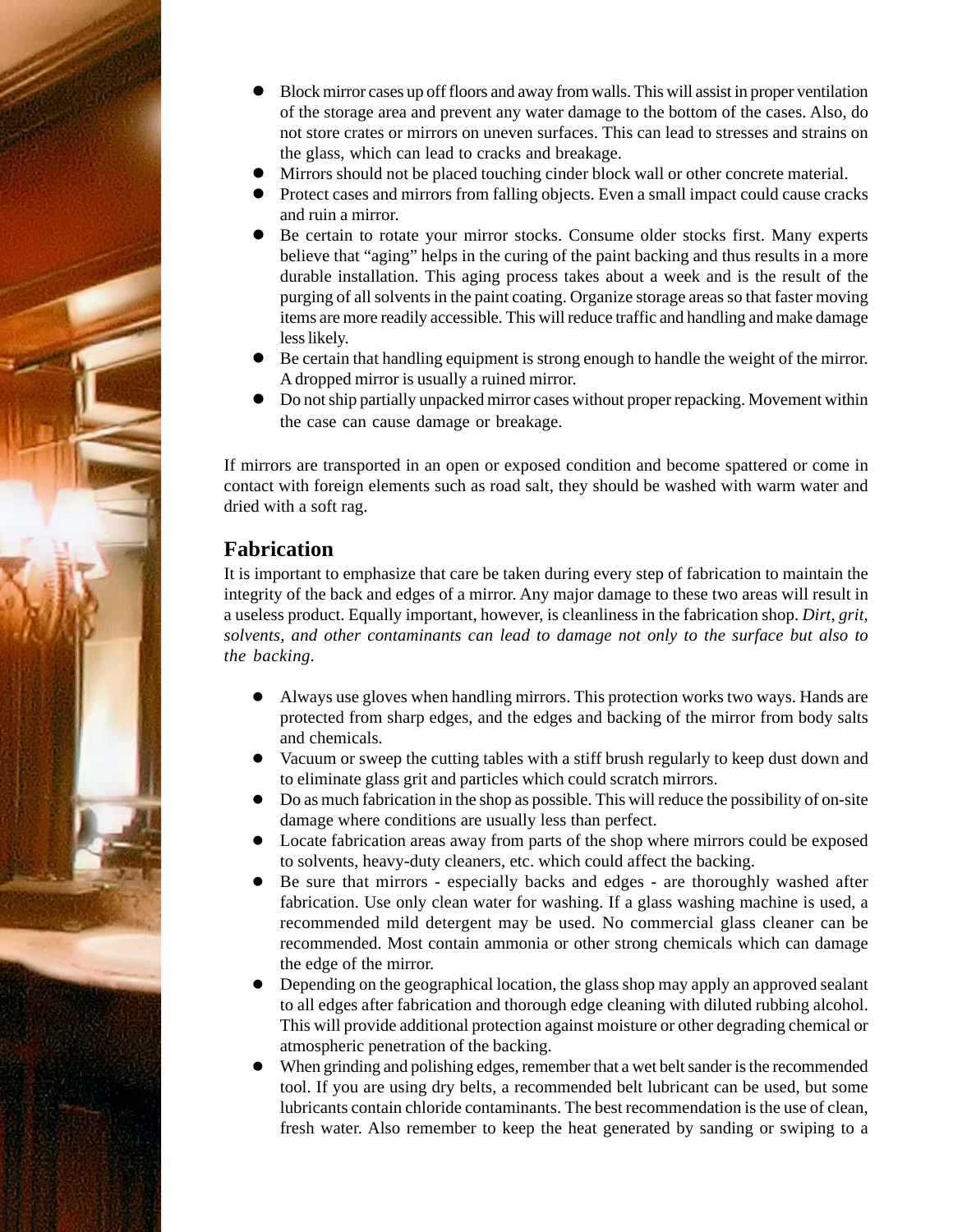minimum to prevent damage to the mirror backing. Never allow a belt to "fire". The direction of rotation of the sanding belt must be toward the edge (thickness) of the mirror to prevent pushing contaminants into the paint backing. For example, when the mirror is positioned horizontally with the paint side down, the belt direction must be "up" from below the mirror and "down" from above the mirror.

- Diamond wheels should always be dressed and maintained in good cutting condition. Set wheels so as not to grind excessively on the paint side and edge grind in only one direction. Diamond wheels should also be used with clean water as a lubricant. If coolant is used, it should be clean, pure and have a pH of close to 7.
- Try to retain at least one factory edge when trimming, preferably at the bottom where mirror is subject to puddling.
- Don't slide mirror lites one over another. Scratching of the surfaces will result.
- Be sure mirrors are inspected before and after fabrication and that adequate light is provided in the inspection areas.
- If questions arise concerning approved coolants, cutting oils, sanding belts or cutting tools, contact the mirror manufacturer or other suppliers for specific instructions.

# **Installation**

The best mirror job is one that is not only striking in appearance, but one that was trouble-free during installation. Proper techniques, carefully and professionally employed, can virtually guarantee this kind of result.

- As with fabrication, always use gloves when handling any mirror on the job site to prevent damage to the face or backing from skin-borne salts or chemicals.
- Where possible, lay out a mirror installation in your shop before taking it to the job site. Any errors in cutting or sizing can be caught and remedied immediately and no excessive handling will occur.
- Never install mirrors on new plaster, new or old masonry or on a freshly painted wall without proper sealing. Also, do not install in any new construction area where airborne solvents and heavy-duty cleaners are in the air. This is especially true in the case of new bathroom construction, where acid fumes from tile grout cleaners can severely damage mirror products.
- In humid climates, wait until the air conditioning is operating before installing mirrors.
- In newly constructed buildings that include concrete floors or cinder block walls, do not install mirror until floor or wall have been covered or sealed.
- Never install mirrors outdoors without additional engineered protection for the backing of the mirror.
- Set mirrors off the wall with an air space behind to provide ventilation for the backing whenever possible.
- If mastic must be used, be sure it is approved for mirror use. Mechanical fastening devices should always be used in conjunction with the mastic. This can help prevent possible personal injury or damage from the mirror in the event of future failure of the mastic.
- Be certain that the room or space in which the mirror is to be installed is properly ventilated during and after installation. Good ventilation will keep mirrors from "sweating" and creating condensing liquids which could be corrosive and damaging to mirrors.
- Never permit edges of the mirror to be exposed to "puddling" conditions such as on back splashes. Instead, raise the mirror up off the bottom with an angle clip which will not catch and retain water in contact with the mirror.
- Be sure that there are adequate tolerances between installed mirrors to avoid later problems as the building settles.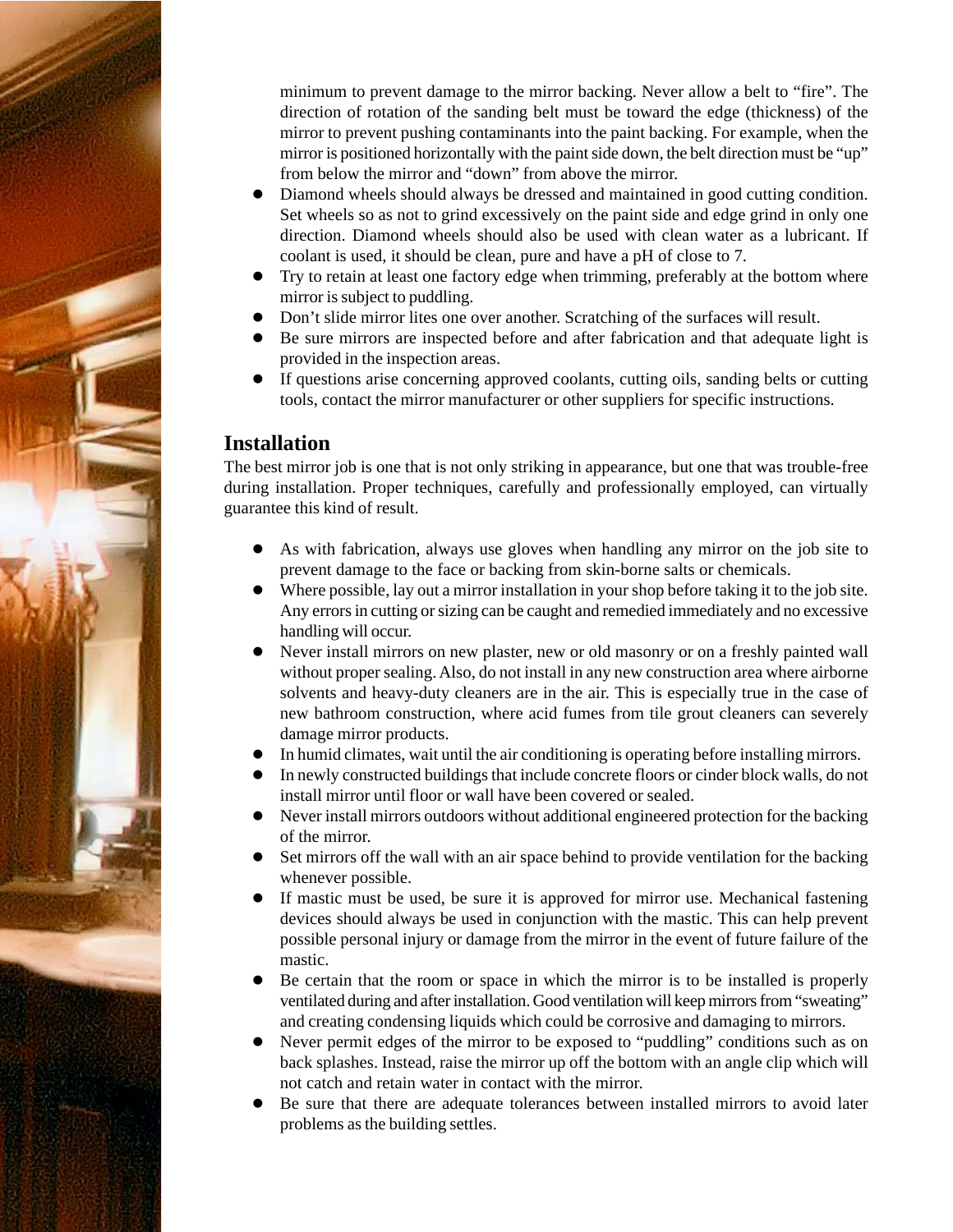- Mirrors should be one of the last items installed in new construction after final cleanup. To insure the best mirror protection, installation should occur after air temperature control equipment (air conditioning or heating equipment) has been turned on.
- Consult with mirror manufacturers or other suppliers for recommendations on mastics, silicones (for trim out), belt lubricants, and other installation materials and tools.
- A light seam of clear (not acid based) silicone could be placed across the face of the mirror between the glass face surface and splash or J molding. This should be along the bottom of the mirror only and the other three sides open for ventilation. Care should be taken to ensure excessive material is not pushed to the paint edge of the mirror when applied.

# **Cleaning**

The "final touch" on any outstanding mirror installation is proper cleaning. The techniques described here are good practices for you and should be passed on to your customers so they can maintain the mirror for the life of the job.

- The safest cleaner for a mirror is clean, warm water used with a soft cloth. An approved glass cleaner such as Windex or similar products may be used. Be careful not to allow the edges of the mirror to get or remain wet over a period of time.
- Do not use any acid or alkali cleaners for mirror cleanup after installation. They can attack both the surface and edges as well as the backing of the mirror. And never use an abrasive cleaner on any mirror surface.
- Do not use cleaners with heavy ammonia bases. These too can damage the mirror edges and backing and result in a ruined mirror.
- z **Never spray** *any* **cleaner directly on to a mirror. Instead, apply the cleaner to a soft cloth and then wipe the mirror. This will also prevent "puddling" at the mirror edge where the cleaner could attack the backing.**
- Always use soft, grit-free cloths when cleaning a mirror to reduce chances of scratching the surface.
- Be sure to dry all joints and edges thoroughly to be certain no cleaner comes in contact with the edge and backing.
- Be sure to let your customers know that routine cleaning maintenance can be accomplished simply and effectively by washing, rinsing and drying the mirror.

Members of the mirror industry also encourage awareness of the industry consensus document ASTM C 1503 – *Standard Specification for Silvered Flat Glass Mirror*. The ASTM International standard addresses the requirements for silvered flat glass mirrors of rectangular shape supplied as cut sizes, stock sheets or as lehr ends; quality requirements of silvered annealed monolithic clear and tinted flat glass mirrors up to 6 mm (1/4 in.) thick; and mirrors intended to be used indoors for mirror glazing, for components of decorative accessories or similar use. The standard may be purchased by visiting the ASTM International website: www.astm.org.

For additional information on mirrors and the Mirror Division of the Glass Association of North America, visit the Division website: www.mirrorlink.org and the Association website: www.glasswebsite.com.

*We are hopeful that you have found the suggestions contained in this publication, on the care and handling of mirror products, informative. If one or more of them are new to you and can improve your operations, this booklet has served its purpose. If you have been employing other techniques which you think would benefit other distributors, dealers and installers, please pass them on to us, and we will consider them for inclusion in future revisions of this publication.*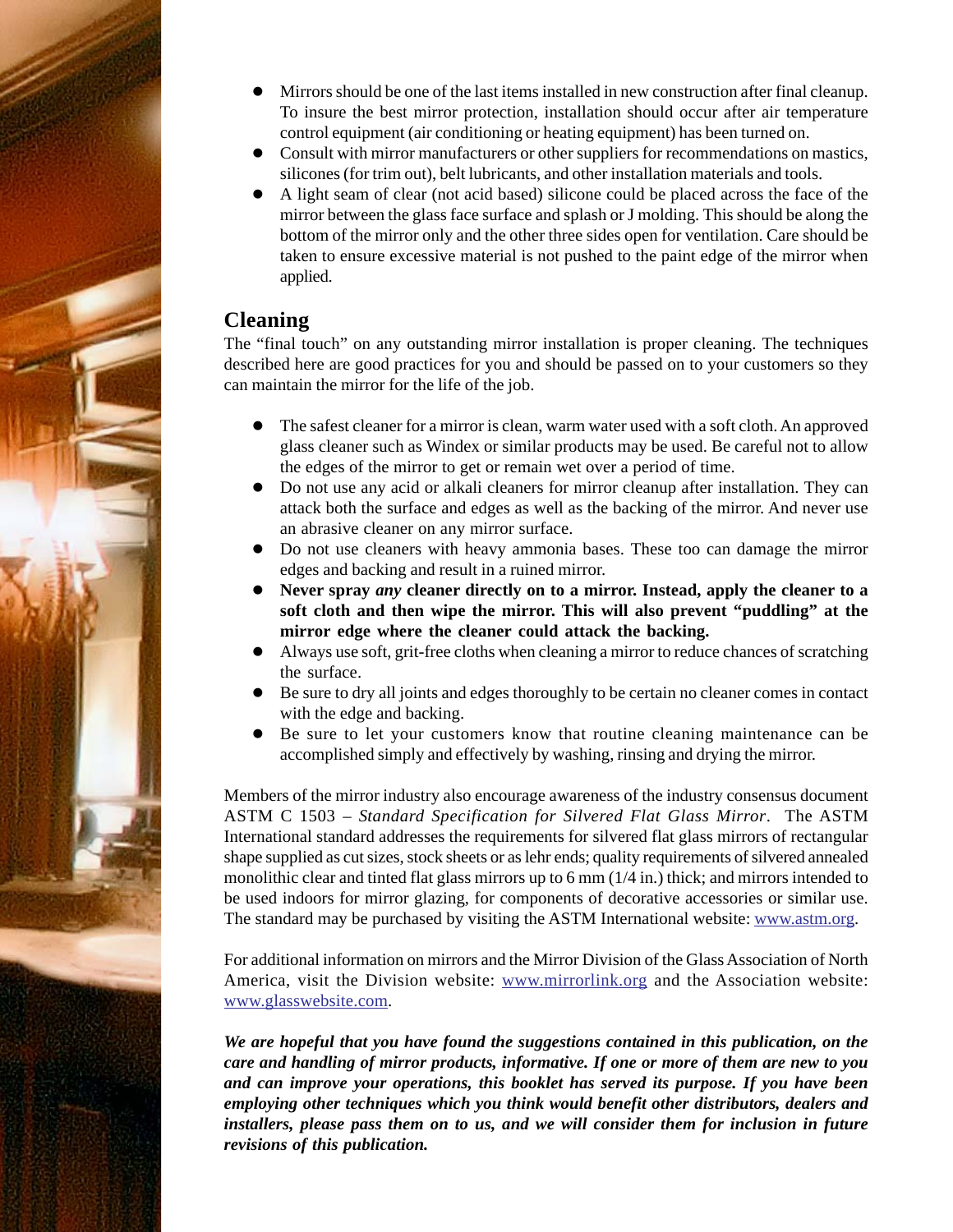#### **MIRROR DIVISION MEMBER FIRMS**

The following is an alphabetical list by company name; an asterisk is used to identify the Divisional Representatives.

#### **AFG, INDUSTRIES**

1400 Lincoln Street P.O. Box 929 Kingsport, Tennessee 37662 Tel: (423) 229-7251 Fax: (423) 229-7211 www.afgglass.com

#### **AKZO NOBEL COATINGS, INC.**

1313 Windsor Avenue Columbus, Ohio 43211 Tel: (614) 294-3361 (main) Fax: (614) 421-4367 www.akzonobel.com

#### **ALBAR PRECIOUS METAL REFINING**

740 Waukegan Road Deerfield, Illinois 60015 Tel: (800) 241-1811 Fax: (847) 317-1759 www.albarmetals.com

#### **ARCH ALUMINUM & GLASS COMPANY, INC.**

10200 NW  $67<sup>th</sup>$  Street Tamarac, Florida 33321-6404 P.O. Box 25127 Fort Lauderdale, Florida 33320 Tel: (954) 724-1775 Fax: (954) 724-2083 www.archaluminum.net

#### **Arch Aluminum & Glass Company, Inc.**

 7413 Commercial Circle Fort Pierce, FL 34951 Tel: (772) 468-8500 Fax: (772) 467-9333

#### **Arch Aluminum & Glass Company, Inc.**

 124 Old Suffolk Drive Monroeville, PA 15146 Tel: (412) 979-0827

#### **BOTTERO FLAT GLASS, INC.**

200 Airport Executive Park, Suite 211 Nanuet, New York 10954 Tel: (845) 371-6181 Fax: (845) 371-6182 www.bottero.com

#### **DONISI MIRROR COMPANY**

507 Loveland – Madeira Road P.O. Box 368 Loveland, Ohio 45140-0368 Tel: (513) 683-3110 Fax: (513) 683-3225 www.donisimirror.com

#### **FENZI SPA**

Via Trieste 13/15 20067 Tribiano Milano, Italy Tel: 39 02 906221 Fax: 30 -2 90631216 www.fenzigroup.com

#### **GARDNER GLASS PRODUCTS, INC.**

600 Elkin Highway P.O. Box 1570 North Wilkesboro, North Carolina 28659 Tel: (336) 651-9300 Fax: (336) 667-0185

#### **GUARDIAN INDUSTRIES CORP**

2300 Harmon Road Auburn Hills, Michigan Tel: (248) 340-2235 Fax: (248) 340-2239 www.guardian.com

## **GUARDIAN INDUSTRIES CORP.**

 **Consolidated Glass & Mirror Corp.**  110 Jack Guynn Drive Galax, Virginia 24333

 Tel: (540) 236-5196 Fax: (540) 236-0570

#### **HILEMN CORPORATION**

3125 Spring Garden Street Greensboro, North Carolina 27407

#### **Spraylat, Gmbh**

 Am Silberberg 2 D-96346 Wallenfels, Germany Tel: 49 9262 974 651 Fax: 49 9262 974 653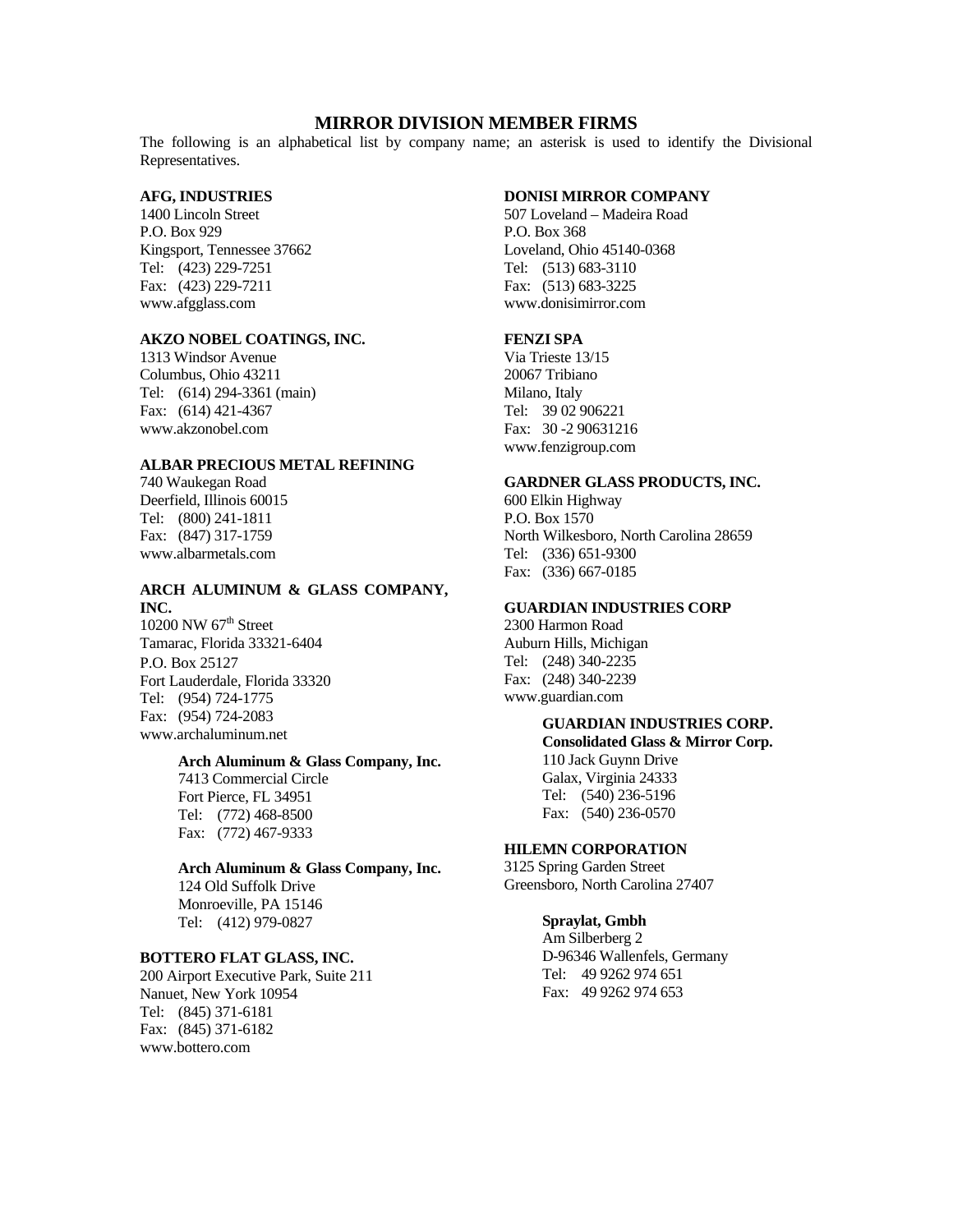#### **INDEPENDENT MIRROR INDUSTRIES, INC.**  250 Brockport Drive

Rexdale, Ontario M9W 5S1 Canada Tel: (416) 798-0440 Fax: (416) 798-0434

#### **ITW REDDI-PAC**

595 Telser Road Suite 100 Lake Zurich IL 60047 Tel: (847) 719-9200 Fax: (847) 719-9201 www.itwreddipac.com

#### **LAURIER GLASS, LTD.**

153 Laurier Blvd., #300 Laurier-Station, Quebec G0S 1N0 Canada Tel: (418) 728-2023 Fax: (418) 728-2961 www.laurierglass.com

#### **LENOIR MIRROR COMPANY**

401 Kincaid Street SW P.O. Box 1650 Lenoir, North Carolina 28645 Tel: (828) 728-3271 x221 Fax: (828) 728-5010 www.LenoirMirror.com

#### **MESSER INDUSTRIES, INC.**

208 School Street P.O. Box 648 Greer, South Carolina 29652-0648 Tel: (864) 877-0703 Fax: (864) 877-5816

#### **PEACOCK LABORATORIES, INC.**

1901 S 54th Street Philadelphia, Pennsylvania 19143 Tel: (215) 729-4400 Fax: (215) 729-1380 www.peacocklabs.com

# **PILKINGTON NORTH AMERICA, INC.**

**Building Products**  8 Waxwind Cove Greensboro, North Carolina 27455-1373 Tel: (336) 286-8569 Fax: (771) 871-3942 www.pilkington.com

#### **Pilkington North America, Inc. Building Products**

 6050 Peachtree Pkwy., Ste 240 #406 Norcross, GA 30092 Tel: (800) 221-0444 Fax: (770) 662-5127

#### **PMC SOFTWARE INC.**

8 Bartles Corner Road, Suite 11 Flemington, New Jersey 08822 Tel: (908) 806-4231 Fax (908) 806-3951 www.pmcsoftware.com

#### **PPG INDUSTRIES, INC.**

Guys Run Road P.O. Box 38361 Pittsburgh, Pennsylvania 15238-8361 Tel: (412) 820-8001 Fax: (412) 826-2299 www.ppg.com

#### **SAINT-GOBAIN GLASS MEXICO SA de C.V.**

Nicolas Bravo 5, Parque Industrial Cuautla Cuautla, MOR 62741 Tel: 52 735-354-8113 Fax: 52 735-354-8112 www.saint-gobain.com.mx

#### **SPRAYLAT, GMBH**

(See Hilemn Corporation)

#### **SUNSHINE MIRROR**

7337 Commercial Circle Fort Pierce, Florida 34951 P.O. Box 15216 Tampa, Florida 33684-5216 Tel: (561) 465-6569 Fax: (561) 465-7734

#### **VALSPAR CORPORATION**

2350 – 114th Street Grand Prairie, Texas 75050 Tel: (800) 454-2003 Fax: (800) 606-0098 http://www.valspar.com

#### **Valspar Corporation**

 1 Evergreen Avenue, Ste LL1 Hamden, Connecticut 06518 Tel: (203) 248-2649 Fax: (972) 248-4543

#### **Valspar Corporation**

 2710-A Bluff View Drive Greenville, NC 27834 Tel: (252) 551-9935 Fax: (252) 551-9936

#### **Valspar Corporation**

403 Crescent Park Warren, PA 16365 Tel: (814) 726-9849 Fax: (814) 726-9850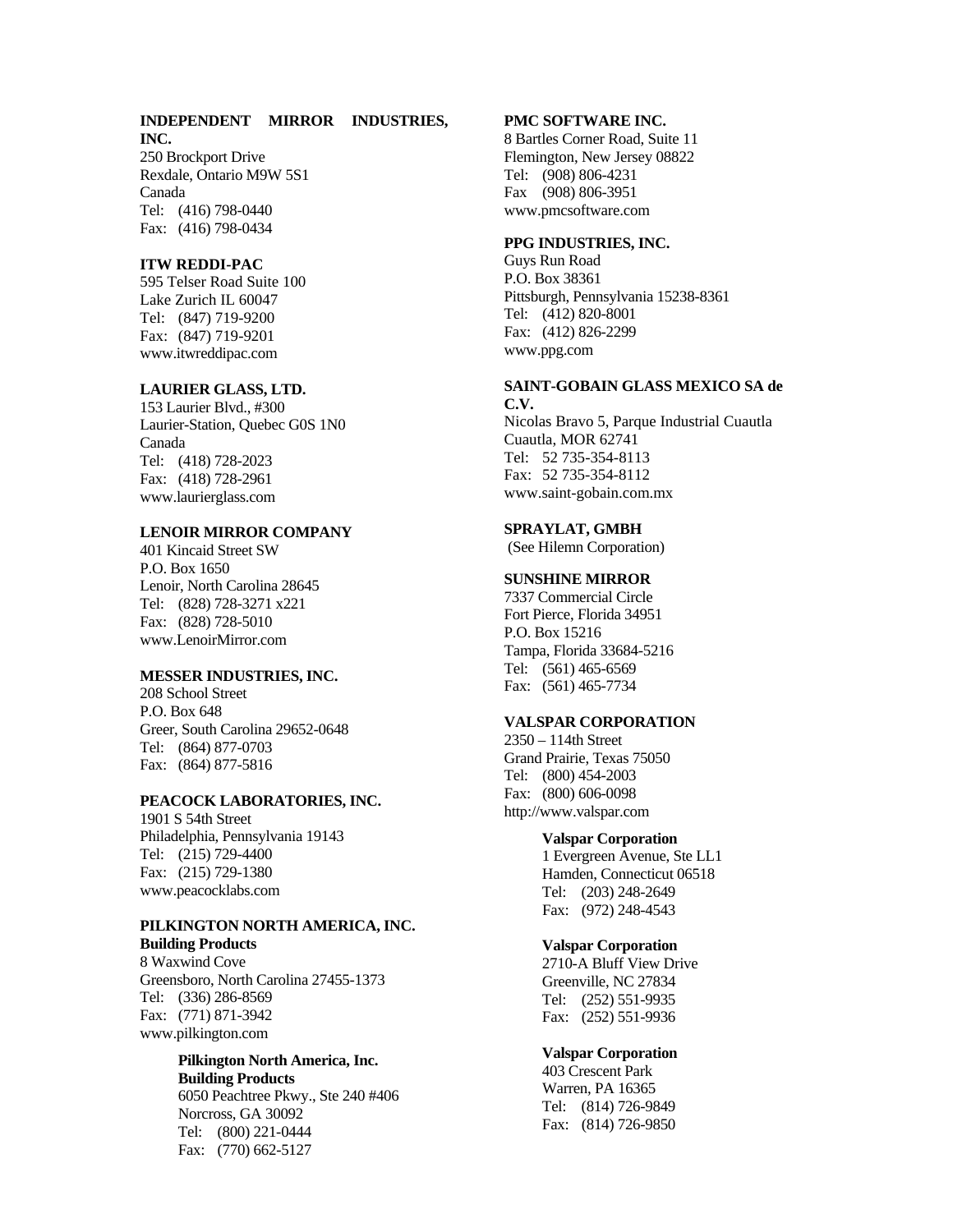#### **VIRGINIA MIRROR COMPANY, INC.**

300 South Moss Street (24112) P.O. Box 5431 Martinsville, Virginia 24115-5431 Tel: (276) 632-9816 Fax: (276) 632-2488 www.va-mirror.com

#### **VITRO AMERICA, INC./ACI Distribution South**

965 Ridge Lake Blvd, Memphis, TN 38187-1173 P.O. Box 171173 Memphis, Tennessee 38120 Tel: (800) 238-6057 x331 Fax: (901) 682-3062

#### **Vitro America, Inc./Binswanger Mirror**

 Highway 8 East, Grenada, Mississippi 38901

 P.O. Box 1400 Grenada, Mississippi 38902-1400 Tel: (662) 226-5551 Fax: (662) 226-9787

#### **Vitro America, Inc.**

 9010 S Norwalk Blvd. Santa Fe Springs, California 90670 Tel: (562) 345-1227 Fax: (562) 699-5797

#### **WALKER GLASS CO., LTD.**

9551 Ray Lawson Blvd. Montreal, Quebec, H1J 1L5 Canada Tel: (514) 352-3030 Fax: (514) 351-3010